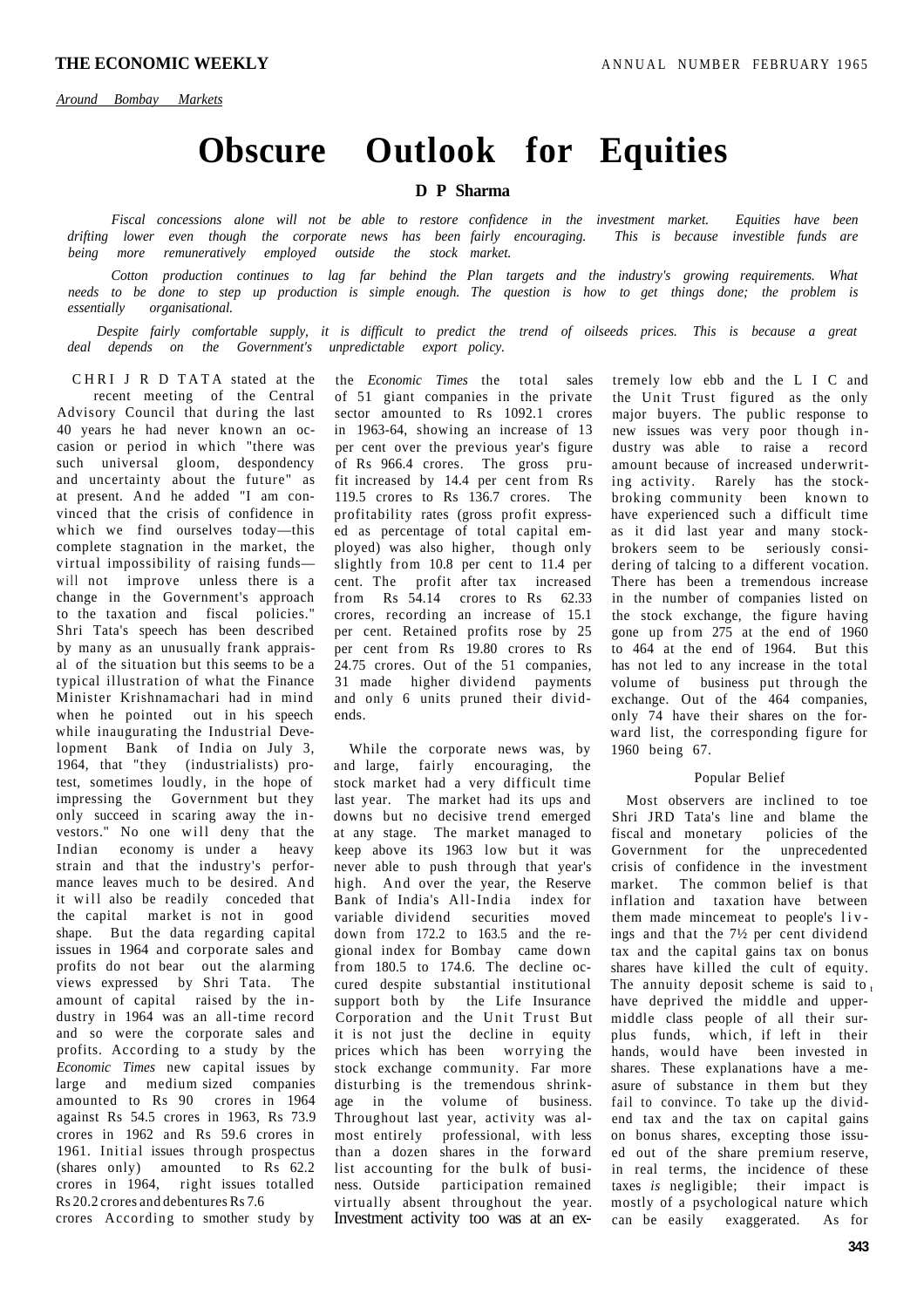taxation, while it is true that taxes reduce the surplus of funds left with those who are taxed, it does not just follow that this leads to a reduction in the aggregate savings of the community. How the aggregate savings of the community, as distinguished from individual savings, might be affected by a scheme of taxation depends on a number of factors, a great deal depending on how resources mobilised through taxes are employed. Inflation and the high level of taxation notwithstanding, there is little reason to believe that the aggregate supply of invest jble funds with the. community in private hands has been declining. Money incomes generated through the development plans have not been simply spent away; nor can one say with any certainty that taxation designed 10 promote a socialist society has resulted in reduction in inequality of incomes and wealth.

*If* the slock market has grown very anaemic with turnover dwindling to a mere trickle of what it used to be, and the capital market is in an awfully bad shape, it is not because there is not enough money available for investment. The money is there, and perhaps in great abundance, but it is not flowing to the stock market. This is mainly because funds can be employed far more remunerativeiy outside the stock market. Despite the heavy decline in equity prices over the past few years, the average yield available from equities is still no more than 6 to 7 per cent. Few people arc inclined to employ their funds on that basis when the return available for other sources is so much higher. Asset values of almost every description have been rising; only the investment in equities has been depreciating.

# Fiscal Relief Wont Do

The cult of equity cannot be revived merely by the abolition of the dividend tax or the capital gains tax or even the annuity deposit scheme. It is difficult to visualise possible changes *in* fiscal policy which alone can bring about a revival of confidence in the investment market. This is not to suggest that the fiscal policy should not be suitably modified in order to improve the climate for investment. But that alone will not do. The question is not merely of offering inducements to invest in equities; the main problem and a for more difficult, one is how to restrict the scope for the employment of funds in commodities, real estate and other less desirable lines of activity.

The stock market is sick because the country's economic health has been steadily deteriorating. That the economy is under very heavy strain is evident from the growing inflationary pressures, difficult food situation, large unutilised capacity in industry and rapidly deteriorating foreign exchange position. The present situation has developed not because there has been something radically wrong with the Government's fiscal and monetary policies but mainly because agricultural and industrial production, more particularly agricultural, has failed to keep pace with the growing requirements of the country when population has been growing very fast. Revision of fiscal and monetary policies cannot by itself bring about a rise *in*  agricultural and industrial output. This is not to suggest that fiscal policy has no bearing on industrial growth. But the real problem is that of organisation and efficient and honest administration. Fiscal relief in the forthcoming Budget could surely provide some stimulus to the stock market but the market will still find it difficult to push its way up in a big way unless there are clear indications of an improvement in the health of the economy.

*Cotton* 

## Promising Start

NEVER have cotton prices been pushed to such high levels as they were in November and December this season and that too when the basic supply position could by no means be regarded as uncomfortable. Prices shot: through the statutory ceiling quite early in November and very soon unofficial premiums ranged from Rs25 to Rs 125 per candy. It all happened because of the Government's policy of drift and inaction. It is really amazing how the authorities entrusted with the administration of price control cap allow the control to be reduced to a complete farce and still get away with it without being called upon to explain their conduct and suffer for it.

The 1964-65 season beginning with September (why the cotton season is made to commence from September is hard to appreciate) started wifn a record carryover of 26.19 lakh bales consisting of 23.54 lakh bales of Indian cotton and 2.65 lakh bales of foreign cotton. Weather conditions were almost ideal throughout September and it was widely thought that the new cotton crop could be anything between 64 lakh bales and 67 lakh bales

 $-$  a new record  $-$  as against 61.50 lakh bales in the previous season. Prices eased under the influence of improved prospective supply, with some of the varieties (old cotton) quoted Rs 50 . to Rs 120 per candy lower than the highest prices recorded during the 1963-64 season. The restrictions on the buying of cotton by mills were done away with and the export of Bengal Deshi was made altogether free. The trade felt that atleast for once it will be able to enjoy complete freedom of operation. Some thought that if the crop turned out to he as large as was widely anticipated, it might become possible to make a beginning with the building up of a buffer stock.

## The Turn

But soon the situation began to undergo a change because of the un timely and also excessive rains in certain cotton growing tracts, particularly in the Punjab. The crop was also reported to have been damaged by pests and disease in certain districts of Maharashtra. It all occurred during October- usually the most critical period for the cotton crop. Crop estimates began to be revised downward gradually and at one time the crop was talked down to around 55/56 lakh bales — that was some time in December. By about the e*nd* of October, cotton prices had recovered all their earlier losses following forecasts of a bumper crop. And very soon prices moved beyond the ceilings.

No doubt, weather conditions during October left much to be desired and the crop had also been affected by pests at a few places. But the revision of crop estimates was influenced as much by ideas of possible damage to the crop as by the extraordinarily slow pace of arrivals which in tutn was due partly to the delayed movement of the crop but largely to the unwillingness on the part of farmers, cooperative societies and merchants to part with their stocks. Cotton prices simply soared. The rise in cotton prices was however, not an isolated phenomenon. Prices of several other commodities such as foodgrains and oilseeds were pushed to fantastic levels; acute inflationary psychology had seized commodity markets and speculators exploited this psychology *to* the\* utmost

Cotton prices had pierced the ceilings early in November and the unofficial premiums rose week by week with the increase in speculative ten-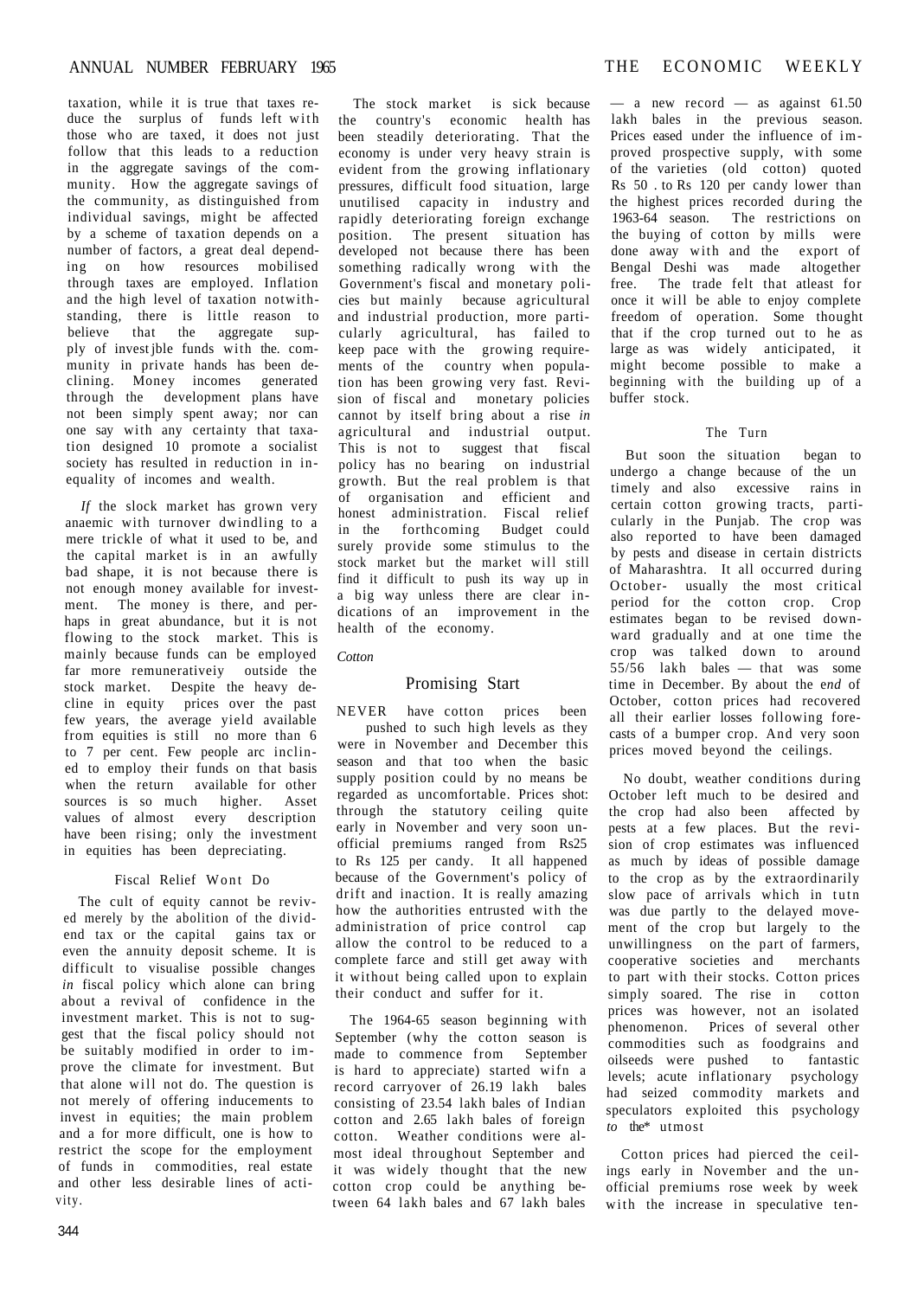dencies. But the authorities seemed virtually unconcerned about the fast deterioration in the price situation. The Government took no effective measures such as compulsory survey, restrictions on mill purchases 'and en holding of stocks in excess of specified limits, increase in margins of advances against cotton and requisitioning, to contain pricse within the statutory ceilings. All that it did was to assure the industry that it was making arrangements for importing 9.5 lakh bales from abroad during the season. The industry complained about soaring prices but for a time its agitation was directed more towards securing an upward revision of cloth price multipliers in order to accommodate the rise in cotton prices than awards keeping cotton prices under check. In fact, the industry even suggested to the Government in November that ceilings on cotton prices should be removed as price control was in any case ineffective. It: was only towards the *end* of November when the industry found itself unable to prevail upon the Government to revise cloth unces thai it pressed for official intervention to check the rise in cotton prices. Completely unmindful of its responsibility to make available to the in dustry cotton at the ceiling prices that is what price control really implies--(the responsibility had become all the greater following the introduction of partial statutory control over cloth production and prices), the Government continued to be a silent witness to the open violation of the cotton control order. And it was only during the latter part of December that it. thought of introducing compulsory survey and fixed definite dates for ginning and pressing of cotton in certain tracts.

## I C M F Acts

These half-hearted measures failed to produce any impact on the market. Prices continued to rise and not enough cotton was forthcoming even at the higher prices. Several mills were threatened with closure owing to the acute shortage of cotton. It was only when the situation became desperate and the Government appeared to be still unwilling to take firm action to bring down prices that the Indian Cotton Mills' Federation formulated an 8-point plan aimed at securing cotton at: or below the ceiling prices through rigorous self-discipline. The scheme provided for strict supervision of all the purchases made by the member mills, restrictions on nolding of stocks, ready as well as forward, redistribution of stocks in excess of the specified limits among the needy mills and requisition of stocks from the mills as well as traders through the assistance of the Textile Commissioner. At the same time, the Federation also let it be known that it would be prepared to buy throughout the season any cotton offered to it at prices 5 per cent below the appropriate ceilings.

The Federation's scheme produced an immediate impact on the market. Farmers and traders who had long been sitting tight on their stocks in the hope that they could dictate prices as the Government was unwilling to take any action which might displease the agriculturists, were rudely shaken by the prospect of requisitioning and controlled mill buying under the Federation's scheme of rigorous self-restraint. Prices came down sharply. The unofficial premiums disappeared in a matter of two weeks; quite a few varieties which were hard to obtain in December even on paying exorbitant premiums were available at below the ceilings after about the middle of January. Soon, growers and traders were seen agitating for the marketing of their produce at the appropriate ceilings and representations were made *to* the State Governments — Maharashtra and Gujarat — t*o* persuade the Federation to remove curbs on mill buying.

The Federation's scheme has still to be fully implemented. Not a single bale of cotton is known to have been requisitioned so far. Even so, the situation obtaining in the cotton market has undergone a radical change which clearly indicates that the fantastic rise in cotton prices during November and December was not due to any real shortage of goods; the shortage had emerged simply due the withholding of supplies from the market, mostly by growers and cooperatives because not enough cotton had yet moved into the hands of the trade. And there is little doubt that holding of stocks had been encouraged by the policy of drift and inaction adopted by the Government. With an aticipated harvest of 59/60 lakh bales (earlier pessimistic forecasts reflected mainly the prevailing mood of the market), a carryover of about 26 lakh bales and a probable import of 9.5 lakh bales — this is what the Government has promised — the total supply of

cotton should prove sufficient to meet the industry's increased requirements and the normal export needs and still leave a satisfactory carryover stock at the end of the season.

Far from being a matter of serious concern as suggested by the numerous representations made by farmers and traders in recent weeks, the decline in cotton prices is to be welcomed. The growers and traders need the stern reminder that the ceiling prices are the maximum that they can legitimately hope to obtain even under conditions of acute scarcity. The Government too must remember that it is only when prices decline to near<br>the floor levels a situation which a situation which is not expected to arise in the foreseeable future — that it need entertain any representation from the growers. There is nothing to bother about the market when prices keep within the lower and upper limits fixed by the Government,

## Production Disappoints

Far more disturbing than the complete failure to prevent prices from rising above the ceilings is the Government's dismal performance on the production front. Cotton production has continued to Jag miserably behind the Plan targets. The 1964-65 crop is estimated around 59/60 lakh bales and even on most optimistic reckoning it is not expected to exceed 61/62 lakh bales which is considerably short of the year's target of 66.38 lakh bales. Weather conditions this season could not be described as unsatisfactory, though they were by no means ideal. But in a country of India's size, it would perhaps be too much to expect ideal conditions in all the cotton growing areas. In any case, it is foolish to blame the weather all the time, year after year, for any shortfall in production. How serious is the shortfall will be evident from the fact that cotton production even in the fourth year *oi* the Third Plan is far behind the target of 65 lakh bales originally fixed for the Second Plan. Judging from the performance over the past few years, the Third Plan target of 70.65 lakh bales seems almost impossible of achievement. But 70 lakh bales is about the minimum that the country needs in order to be able to achieve the Plan target for cotton textiles without having to depend too heavily on imported cotton which is becoming increasingly difficult to secure because of the deteriorating foreign exchange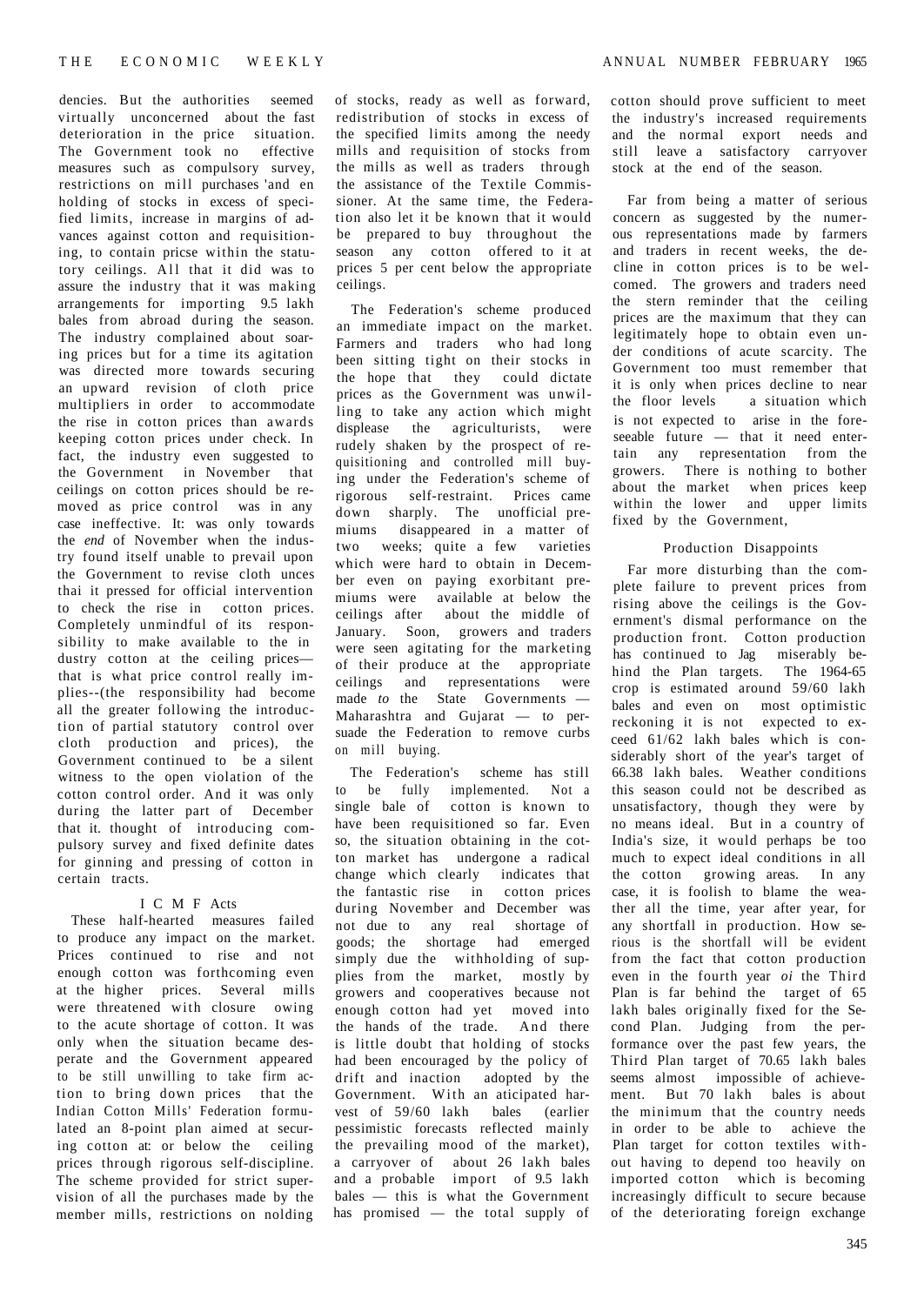ANNUAL NUMBER FEBRUARY 1965

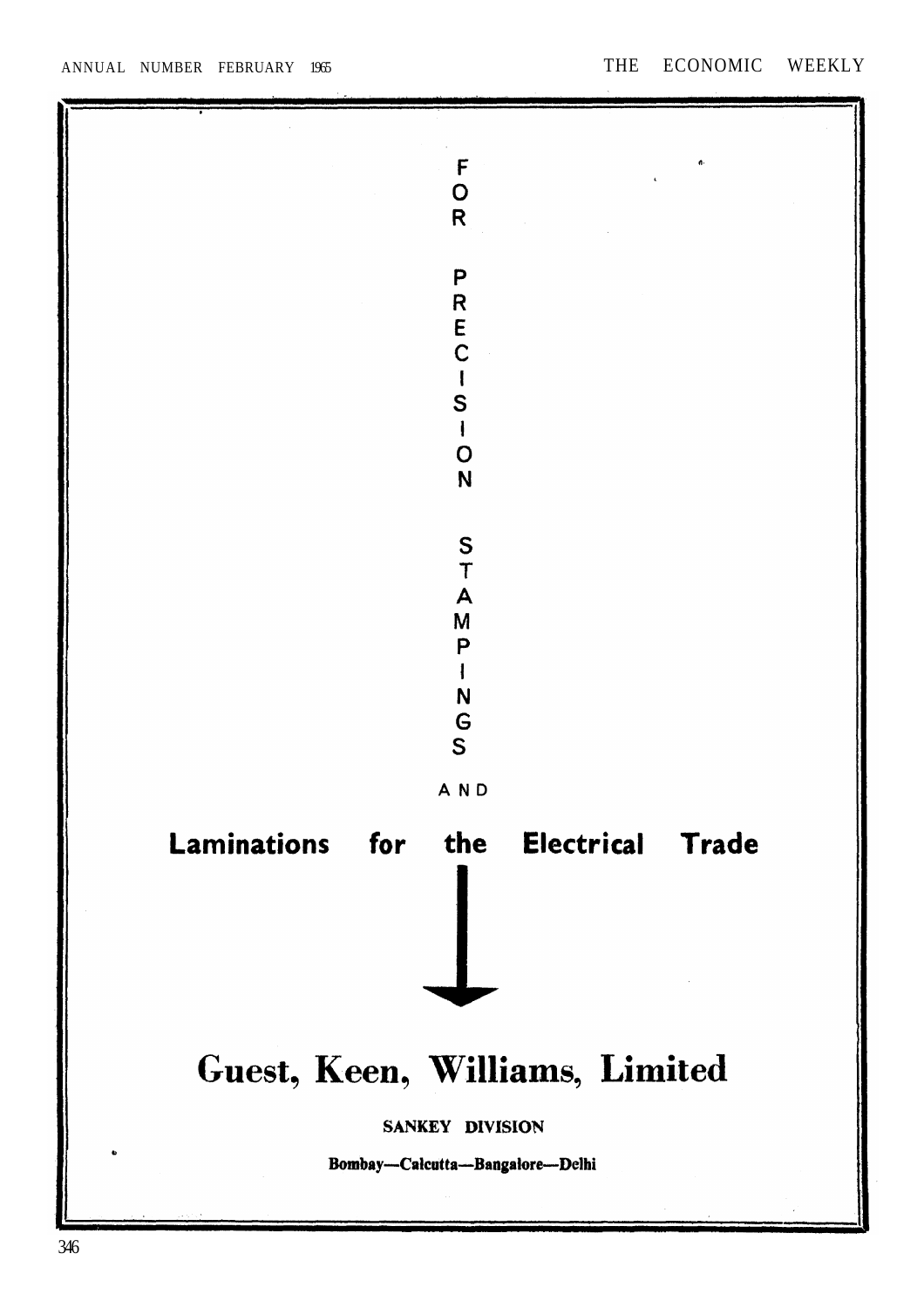position. Yet when one thinks of the miserably low yield of about 110 lbs an acre in India as against some 235 lbs in the neighbouring Pakistan, not to talk of the high yield ranging from 450 lbs to 585 lbs in other countries like Egypt, US A and USSR, there appears to be a tremendous scope for stepping up cotton production in the country. It is true that hardly 15 per cent of the area under cotton is irrigated and the rest is fed by the unpredictable rains, but there are several countries which have smaller irrigation facilities and still have a per acre yield twice or thrice that in India. What needs to be done to increase the per acre yield is sufficiently well-known. Increased irrigation facilities, larger supply of better quality seeds and fertilisers at prices within the reach of the farmer, improved methods of cultivation, pest control, etc — all these contribute to increased production. But the real problem is how to get things done. The lack of progress in the held of cotton production as in the case of most other agricultural commodities is due essentially to organisational defects in the administrative machinery. Not until the organisational defects are overcome, can one hope for any significant improvement in farm output;

Consumption of cotton is increasing every year with the increase in the spindleage and it is bound to increase further quite appreciably in view of the expansion of spindleage that has already been sanctioned and is likely to be sanctioned. With domestic supply of cotton failing to catch up with the growing requirements of the industry, the country is being obliged to spend large amounts of valuable foreign exchange on the import of cotton every year. Because of the chronic imbalance between supply and demand, cotton prices in India have been moving up and up year after year and the Government has been forced to raise the ceilings quite appreciably in recent years. Indian cotton which had for long been the cheapest in the world is today costlier by about Rs 150 to Rs 200 per candy than comparable foreign cotton. While the competitive position of the Indian textile industry in international markets has been steadily undermined because of the higher raw material costs, there is little evidence to suggest that higher prices have in any way helped to bring about an increase in the production. **of cotton.** 

*Oilseeds* 

# **Satisfactory Supply**

EARLY in January mustard oil was quoted around Rs 4,800 (per tonne) in Delhi and still higher around Rs 6,500 in Calcutta; the quotation for linseed oil in Bombay was marked up to around Rs 3,050 and groundnut oil was quoted around Rs 2,450 — groundnut oil had, however, seen a much higher price of Rs 3,200 a few months earlier in September. There has been a substantial setback in prices over the past few weeks, with mustard oil down at Rs 2,600 and linseed oil at Rs 1,950. Groundnut oil was sold down to Rs 1,940 but the latest quotation is higher around Rs 2,150. During the same period castor oil Commercial has moved down from Rs 1,950 to Rs 1,750.

Never in the past had vegetable oil prices been pushed to such fantastic levels as they were recently and whai is more, prices rose despite prospects of a distinctly comfortable supply. The spurt in oilseeds prices was a tan of the general upsurge in commodity prices which took cotton and foodgrains prices to ridiculously high levels, with gram quoted around Rs 135. wheat at Rs 200 and 'Tur' Berar at Rs 120—all per quintal. These fantastic prices indicate complete failure on the pan of the Government to enforce discipline on markets; prices had been rigged up despite prospects of good harvests. The recent sharp break in prices clearly shows that the boom had been essentially speculative in nature.

Oilseeds prices in India have been rising year after year, reflecting chronic imbalance between supply and demand: supply has been persistently lagging behind demand which has been fast increasing with the rapid growth of population. The situation last year was complicated by heavy exports of groundnut oil through liberal export incentives. Exports of vanaspati and vegetable oils, excepting linseed oil and caster oil, have, however, been banned since July. The export policy for the current season has still to be made known.

The supply of edible oils this season is likely to show an appreciable improvement over the previous season. The mustardseed and rapeseed crop, which according to trade estimates yielded no more than 7 lakh tonnes (the official estimate placed the crop at 9.5 lakh tonnes) last season, is reckoned around 16.5 lakh tonnes—an all-time record—against a normal crop of about 13 lakh tonnes. The groundnut crop is also expected to set a new record around 55/56 lakh tonnes (in shells). The sesamum and linseed crops are also likely to show a satisfactory increase. The output of castor, however, is likely to be about the same. What is more, the supply is being augmented with the import of 75,000 tonnes of soyabean oil from the U S under PL 480 to be used entirely by the vanaspati industry. Further, arrangements have been made for the import of 50,000 tonnes of mutton tallow, under PL 480, to be used by the soap industry and this in turn will reduce the pressure on the demand for edible oils. Soap manufacturers have in the past been consuming large quantities of edible oils; the use of edible oils for making soap has been banned only recently.

#### Price Outlook

Despite prospects of improved supply one cannot be too sure that: edible oils will be much cheaper this season than in the previous season. This is partly because it is difficult to assess demand which continues to grow at a rapid pace. The consumption of edible oils in India is miserably low. Eve a *on* the basis of bare minimum requirements, the Third Plan target for the five major oilseeds had been fixed at 98.2 lakh tonnes. But production during 1964-65 under ideal weather conditions is unlikely to exceed 80/82 lakh tonnes. Discouraged by the disappointing performance during the current Plan, the target for the Fourth Plan has been fixed at no mure than 100 lakh tonnes. Considering the steady growth of population and the low level of per capita consumption, demand will always continue to exert a pull on prices of edible oils unless production can be stepped up very appreciably. How the oilseeds market will behave during the current season will depend to a very large extent on the Government's export policy. Though the export of vanaspati and groundnut oil in moderate quantity should not make any real difference to the supply for the domestic market, chances are that exports will have a far reaching effect *on* the general market psychology and the speculator will not miss the opportunity to exploit the situation. Past experience holds out little hope that: the authorities will be able to keep speculative tendencies under control. Speculative activity is no longer confined to futures markets;